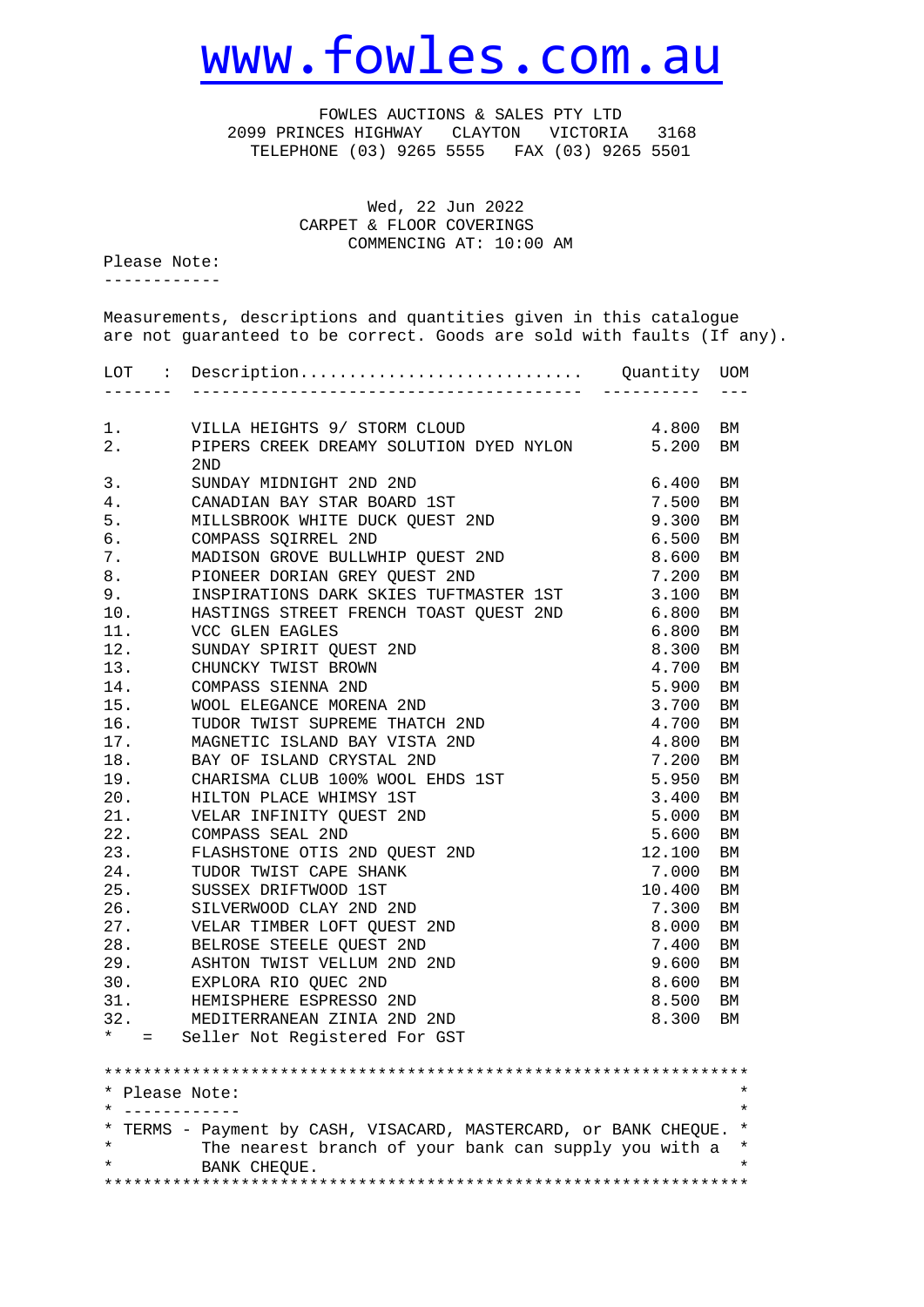| 33.  | HILTON PLACE TRIBAL DANCE 2ND 2ND     | 8.400  | BM             |
|------|---------------------------------------|--------|----------------|
| 34.  | EXPLORA CUBA QUEC 2ND                 | 8.600  | BM             |
| 35.  | SLIPSTREAM VILLAGE CREAM QUEST 1ST    | 7.600  | BM             |
| 36.  | GRAND SPLENDOUR MONET LILY QUEST 2ND  | 8.500  | ΒM             |
| 37.  | GRAND SPLENDOUR GHOST 2ND QUEST 2ND   | 11.200 | ΒM             |
| 38.  | GRAND SPLENDOUR GHOST 2ND QUEST 2ND   | 6.000  | BM             |
| 39.  | SUNDAY DAWN 2ND 2ND                   | 12.200 | BM             |
| 40.  | AUCTION CARPET                        | 6.700  | BM             |
| 41.  | AUCTION CARPET                        | 10.800 | ΒM             |
| 42.  | AUCTION CARPET                        | 13.900 | ΒM             |
| 43.  | YELLOW TWIST CARPET                   | 7.000  | $BM *$         |
| 44.  | MAGNETIC ISLAND SERENE 2ND            | 3.800  | ΒM             |
| 45.  | MAGNETIC ISLAND SERENE 2ND            | 3.000  | BM             |
| 46.  | MAGNETIC ISLAND SERENE 2ND            | 8.700  | BM             |
| 47.  | MAGNETIC ISLAND SERENE 2ND            | 9.900  | BM             |
| 48.  | MAGNETIC ISLAND SERENE 2ND            | 4.200  | BM             |
| 49.  | HOLLISTER GALLIUM 2ND                 | 5.700  |                |
|      |                                       |        | BM             |
| 50.  | HOLLISTER GALLIUM 2ND                 | 7.400  | BM             |
| 51.  | NORTH SOUTH SLICK 2ND 2ND 2ND         | 11.400 | ${\rm BM}$     |
| 52.  | NORTH SOUTH SLICK 2ND 2ND 2ND         | 8.600  | ΒM             |
| 53.  | BAY OF ISLAND CRYSTAL 2ND             | 4.600  | BM             |
| 54.  | BAY OF ISLAND CRYSTAL 2ND             | 6.900  | BM             |
| 55.  | FLASHTONE VAN 2ND                     | 4.400  | ΒM             |
| 56.  | FLASHTONE VAN 2ND                     | 6.700  | ${\rm BM}$     |
| 57.  | WINSLOW OFFSHORE QUEST 2ND            | 7.700  | ${\rm BM}$     |
| 58.  | WINSLOW OFFSHORE QUEST 2ND            | 14.300 | ${\rm BM}$     |
| 59.  | HAWKS HOLLOW MAJESTIC 2ND             | 4.800  | ${\rm BM}$     |
| 60.  | HAWKS HOLLOW MAJESTIC 2ND             | 5.000  | ${\rm BM}$     |
| 61.  | NORTH SOUTH NATURAL 2ND 2ND 2ND       | 6.300  | ${\rm BM}$     |
| 62.  | NORTH SOUTH NATURAL 2ND 2ND 2ND       | 6.900  | ${\rm BM}$     |
| 63.  | CANADIAN BAY ADRIFT 2ND 2ND           | 6.900  | ${\rm BM}$     |
| 64.  | CANADIAN BAY ADRIFT 2ND 2ND           | 7.200  | ${\rm BM}$     |
| 65.  | ESCAPE VELOUR ZOOM                    | 3.500  | ${\rm BM}$     |
| 66.  | ESCAPE VELOUR ZOOM                    | 3.400  | ${\rm BM}$     |
| 67.  | LABYRINTH WHITE MARBLE                | 10.100 | ${\rm BM}$     |
| 68.  | FLASHTONE BOUNCE 2ND                  | 30.000 | ΒM             |
| 69.  | NEW SENSATIONS SUNRISE 2ND            | 14.600 | BM             |
| 70.  | GROOVE BONDAGE                        | 15.700 | ${\rm BM}$     |
| 71.  | GRAND SPLENDOUR STARDUST QUEST 2ND    | 10.500 | BM             |
| 72.  | ASHTON TWIST BASS GREY 2ND            | 23.000 | ${\rm BM}$     |
| 73.  | ASHTON TWIST DARK CEDAR 2ND 2ND       | 18.400 | BM             |
| 74.  | WINSLOW MOONAH 2ND 2ND                | 12.700 | BM             |
| 75.  | METROPOL WHISPER QUEST 2ND            | 8.400  | BM             |
| 76.  | EVOKE TWIST NEONA QUEST 2ND           | 9.200  | ${\rm BM}$     |
| 77.  | GRAND SPLENDOUR CLOUDY BAY 2ND 2ND    | 8.300  | ${\rm BM}$     |
| 78.  | HILTON PLACE GHOST 2ND 2ND            | 8.000  | ${\rm BM}$     |
| 79.  | ASHTON TWIST GREY 2ND 2ND             | 13.800 | ${\rm BM}$     |
| 80.  | BRIDGE RIVER COLUMBIAN CREAM 2ND      | 8.200  | ${\rm BM}$     |
| 81.  | COMPASS JETSTREAM 2ND                 | 11.600 | ${\rm BM}$     |
| 82.  |                                       |        |                |
|      | TORENCO CONCORD IVORY 2ND             | 30.600 | ${\rm BM}$     |
| 83.  | TORENCO CONCORD IVORY 2ND             | 6.500  | ${\rm BM}$     |
| 84.  | TORENCO CONCORD IVORY 2ND             | 12.100 | ${\rm BM}$     |
| 85.  | TORENCO CONCORD IVORY 2ND             | 11.600 | ${\rm BM}$     |
| 86.  | TORENCO CONCORD IVORY 2ND             | 11.900 | ${\rm BM}$     |
| 87.  | TORENCO CONCORD IVORY 2ND             | 6.500  | ${\rm BM}$     |
| 88.  | ASHTON TWIST ASH BLONDE 2ND QUEST 2ND | 9.000  | ${\rm BM}$     |
| 89.  | KINGSCLIFF CAMPESE 2ND 2ND            | 10.800 | BM             |
| 90.  | SILVERWOOD SMOKE 2ND                  | 8.900  | ${\rm BM}$     |
| 91.  | WINSLOW ROCKPOOL 2ND 2ND              | 10.100 | BM             |
| 92.  | MEDITERRANEAN WINDING PATH 2ND        | 5.700  | ${\rm BM}$     |
| 93.  | ARTIFICAL GRASS ACTIVE PLUS GREEN     | 74.000 | M <sub>2</sub> |
| 94.  | ARTIFICAL GRASS ACTIVE PLUS GREEN     | 78.810 | M <sub>2</sub> |
| 95.  | ARTIFICAL GRASS ACTIVE PLUS GREEN     | 74.000 | M <sub>2</sub> |
| 96.  | ARTIFICAL GRASS ACTIVE PLUS GREEN     | 74.370 | M <sub>2</sub> |
| 97.  | ARTIFICAL GRASS ACTIVE PLUS GREEN     | 74.000 | M <sub>2</sub> |
| 98.  | ARTIFICAL GRASS PRO TENNIS GREEN      | 68.450 | M <sub>2</sub> |
| 99.  | ARTIFICAL GRASS - CUP 40              | 48.470 | M <sub>2</sub> |
| 100. | ARTIFICAL GRASS - CUP 40              | 40.330 | M2             |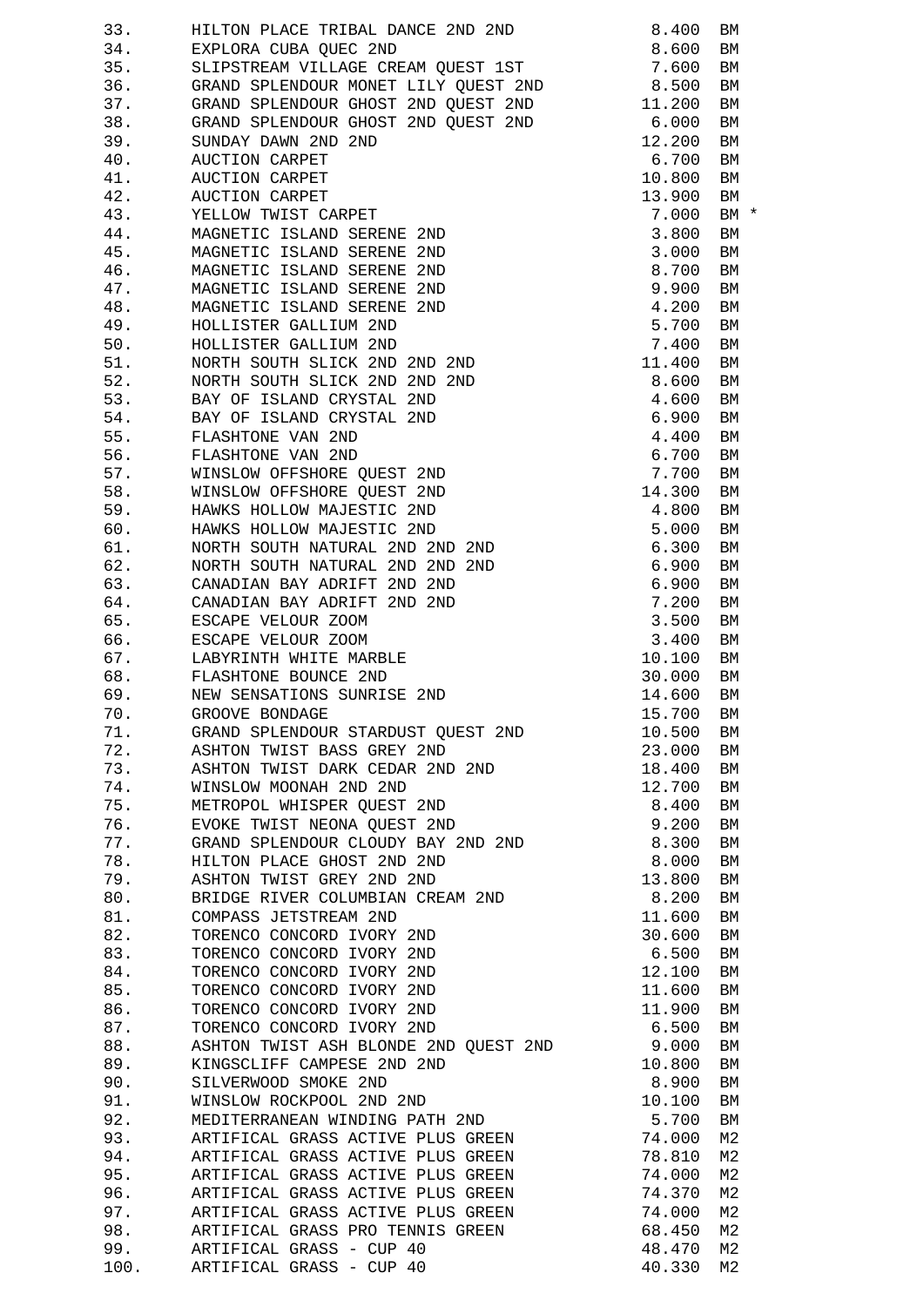| 101. | ARTIFICAL GRASS - CUP 40 (2.4m WIDE)                    | 17.760   | М2             |
|------|---------------------------------------------------------|----------|----------------|
|      |                                                         |          |                |
| 102. | ARTIFICAL GRASS LEISURE TENNIS OLIVE 74.000             |          | M2             |
| 103. | ARTIFICAL GRASS WHITFIELD                               | 50.000   | M2             |
| 104. | ARTIFICAL GRASS WHITFIELD                               | 50.000   | M2             |
| 105. | ARTIFICAL GRASS WHITFIELD                               | 50.000   | M <sub>2</sub> |
|      |                                                         |          |                |
| 106. | ARTIFICAL GRASS WHITFIELD                               | 50.000   | M <sub>2</sub> |
| 107. | ARTIFICAL GRASS WHITFIELD                               | 50.000   | M <sub>2</sub> |
| 108. | ARTIFICAL GRASS PLAY GREEN                              | 74.000   | M2             |
| 109. | ARTIFICAL GRASS PLAY GREEN                              | 74.000   | M2             |
|      |                                                         |          |                |
| 110. | ARTIFICAL GRASS ASCOT                                   | 74.000   | M <sub>2</sub> |
| 111. | ARTIFICAL GRASS ASCOT                                   | 74.000   | M <sub>2</sub> |
| 112. | ARTIFICAL GRASS ASCOT                                   | 74.000   | M2             |
| 113. | ARTIFICAL GRASS WINDSOR                                 | 74.000   | M2             |
|      |                                                         |          |                |
| 114. | ARTIFICAL GRASS WINDSOR                                 | 74.000   | M <sub>2</sub> |
| 115. | ARTIFICAL GRASS WINDSOR                                 | 14.060   | M <sub>2</sub> |
| 116. | ARTIFICAL GRASS WINDSOR                                 | 13.690   | M <sub>2</sub> |
| 117. | ARTIFICAL GRASS PRO SERVE 16                            | 98.790   | M <sub>2</sub> |
|      |                                                         |          |                |
| 118. | ARTIFICAL GRASS LEISURE TENNIS BUFFALO                  | 88.800   | M <sub>2</sub> |
| 119. | BOWEN ESTATE MOLTEN 2ND                                 | 12.200   | BM             |
| 120. | SP SDN TWIST PILE FORTY TWO 2ND                         | 23.000   | BM             |
| 121. | NEW SENSATIONS VIVACIOUS 2ND                            | 12.400   | BM             |
|      |                                                         |          |                |
| 122. | TWIST STRIPES FREEDOM/BONDAGE<br>ELMVIEW MURRY GREY 2ND | 30.500   | BM             |
| 123. | ELMVIEW MURRY GREY 2ND                                  | 18.600   | BM             |
| 124. | ELMVIEW NEPTUNE 2ND                                     | 26.700   | BM             |
| 125. | URBAN STYLE MIDTOWN 2ND                                 | 6.900    | BM             |
|      |                                                         |          |                |
| 126. | URBAN STYLE MIDTOWN 2ND                                 | 8.600    | BM             |
| 127. | CITY LIVING PLUSH METROPOLIS 2ND                        | 7.000    | BM             |
| 128. | CITY LIVING PLUSH METROPOLIS 2ND                        | 11.400   | BM             |
| 129. | MACARTHUR BANKS 2ND                                     | 5.400    | BM             |
| 130. |                                                         | 4.200    |                |
|      | MACARTHUR BANKS 2ND                                     |          | BM             |
| 131. | MACARTHUR BANKS 2ND                                     | 11.500   | BM             |
| 132. | BAY OF ISLANDS SAND DUNES 2ND                           | 5.200    | BM             |
| 133. | BAY OF ISLANDS SAND DUNES 2ND                           | 9.100    | BM             |
| 134. | MOUNT GIPPS ALMOND LEAF 2ND                             |          |                |
|      |                                                         | 7.700    | BM             |
| 135. | MOUNT GIPPS ALMOND LEAF 2ND                             | 9.800    | BM             |
| 136. | OAKTWIST ALLSPICE 1ST                                   | 4.900    | BM             |
| 137. | OAKTWIST ALLSPICE 1ST                                   | 7.800    | BM             |
|      |                                                         | 5.300 BM |                |
| 138. | ASHTON TWIST BIRDI 2ND 2ND                              |          |                |
| 139. | ASHTON TWIST BIRDI 2ND 2ND                              | 31.800   | BM             |
| 140. | COMPASS MAVERICK 2ND                                    | 7.300    | BM             |
| 141. | COMPASS MAVERICK 2ND                                    | 15.200   | BM             |
| 142. |                                                         |          |                |
|      | COMPASS MAVERICK 2ND                                    | 25.800   | BM             |
| 143. | COMPASS MAVERICK 2ND                                    | 30.000   | BM             |
| 144. | MACARTHUR KING 2ND                                      | 6.600    | BM             |
| 145. | MACARTHUR KING 2ND                                      | 28.100   | BM             |
| 146. |                                                         |          |                |
|      | AMBER FIELDS SILVER CHAIN 2ND                           | 11.300   | BM             |
| 147. | AMBER FIELDS SILVER CHAIN 2ND                           | 21.000   | BM             |
| 148. | TAHARA BASKETWEAVE 2ND                                  | 5.400    | BM             |
| 149. | TAHARA BASKETWEAVE 2ND                                  | 24.000   | BM             |
| 150. |                                                         |          |                |
|      | CORTINO CUSTARD CREAM 2ND                               | 22.600   | BM             |
|      | 151. CORTINO CUSTARD CREAM 2ND                          | 33.700   | BM             |
| 152. | EXISTENCE EXPEDITION GODFREY HIRST 2ND                  | 20.000   | BM             |
| 153. | EXISTENCE EXPEDITION GODFREY HIRST 2ND                  | 26.700   | BM             |
| 154. |                                                         |          |                |
|      | KINGSCLIFF SLICK 2ND 2ND                                | 9.300    | BM             |
| 155. | KINGSCLIFF SLICK 2ND 2ND                                | 39.600   | BM             |
|      | 156. CANADIAN BAY WINDWARD 2ND                          | 8.000    | BM             |
|      | 157. CANADIAN BAY WINDWARD 2ND                          | 11.800   | BM             |
| 158. | MANLY HIDDEN CASSURINA                                  | 27.700   | ΒM             |
|      |                                                         |          |                |
| 159. | MANLY HIDDEN CASSURINA                                  | 50.000   | ${\rm BM}$     |
| 160. | MANLY HIDDEN CASSURINA                                  | 50.000   | ${\rm BM}$     |
| 161. | ARTIFICAL GRASS 1.0 x 1.0m TILE                         | 47.000   | ΕA             |
|      | 162. INTERFACE PLANKS ASH (4m2)                         | 312.000  | $M2$ *         |
|      |                                                         |          |                |
|      | 163. INTERFACE PLANKS 930 GREY FADE (4m2) 400.000       |          | $M2$ *         |
|      | 164. AQUILA DS PLUS INYX 780 (2.21)                     | 13.260   | M <sub>2</sub> |
|      | 165. GRAND OAK NOBLE COLLECTION DANOSH OAK 8.664        |          | M <sub>2</sub> |
| 166. | ENGINEER TIMBER 5G BLACKBUTT 2190 (1.74) 20.880         |          | М2             |
|      |                                                         |          |                |
|      | 167. INTERFACE PLANK CARPET TILE MIST                   | 22.750   | M <sub>2</sub> |
| 168. | INTERFACE PLANK CUSHIONBAC CHERRY                       | 24.000   | M2             |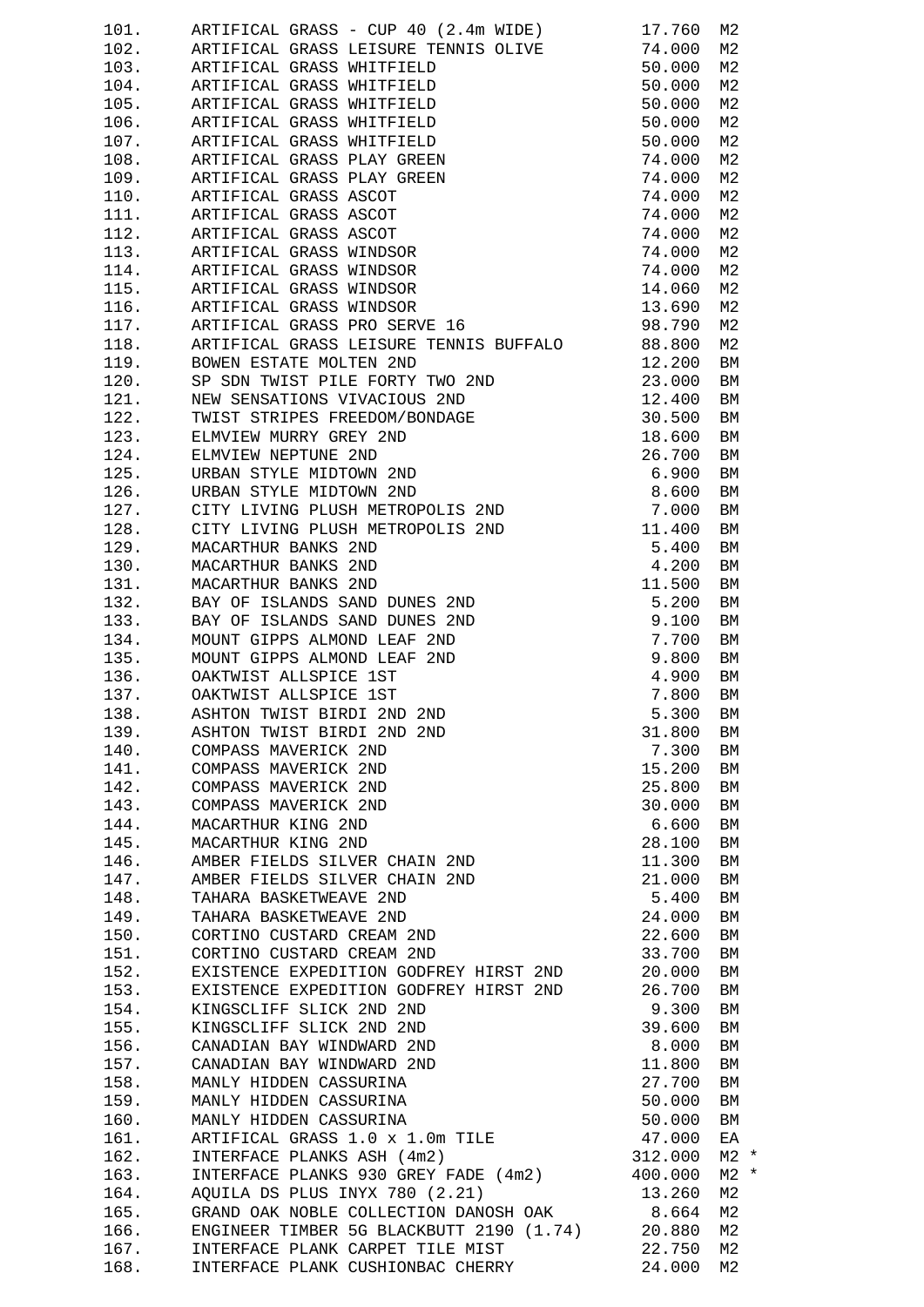| 169.         | LONG GRAIN CARPET TILES 720 CHROME                    | 20.000           | M <sub>2</sub>           |
|--------------|-------------------------------------------------------|------------------|--------------------------|
| 170.         | ONTERA CARPET TILE 8P SAFRON (5.5)                    | 22.000           | M <sub>2</sub>           |
| 171.         | CARPET TILES - INNOVATION BLUE GREY                   | 6.000            | M <sub>2</sub>           |
| 172.         | CARPET TILES - VIKA TAUPE                             | 18.000           | M <sub>2</sub>           |
| 173.         | ONTERA CARPET TILE 8P CHARTREUSE                      | 77.000           | M <sub>2</sub>           |
| 174.         | ONTERA CARPET TILE 5P BLOSSOM                         | 275.000          | M <sub>2</sub>           |
| 175.         | PRESIDENT GRANITE 1ST                                 | 40.000           | BM *                     |
| 176.         | QUEENS POINT 104 BEIGE 1ST                            | 25.000           | $BM *$                   |
| 177.         | TAHARA APLITE 2ND                                     | 15.500           | BM                       |
| 178.         | QUEENS POINT 113 FOG 1ST                              | 15.000           | $BM *$                   |
| 179.         | QUEENS POINT 113 FOG 1ST                              | 45.000           | BM *                     |
| 180.         | QUEENS POINT 113 FOG 1ST                              | 25.000           | $BM *$                   |
| 181.         | ROYALTY FOG 1ST                                       | 10.000           | BM $*$                   |
| 182.         | ROYALTY FOG 1ST                                       | 8.900            | $\text{BM} \ \ ^{\star}$ |
| 183.         | ROYALTY FOG 1ST                                       | 25.000           | $\text{BM}~^{\star}$     |
| 184.         | ROYALTY FOG 1ST                                       | 30.000           | $\text{BM}~^{\star}$     |
| 185.         | COUNTESS FOG 1ST                                      | 28.000           | $\text{BM} \ \ ^{\star}$ |
| 186.         | COUNTESS FOG 1ST                                      | 10.000           | $BM *$                   |
| 187.         | COUNTESS FOG 1ST                                      | 13.400           | $BM *$                   |
| 188.         | COUNTESS FOG 1ST                                      | 35.000           | $\text{BM}~^{\star}$     |
| 189.         | COUNTESS FOG 1ST                                      | 12.000           | BM $*$                   |
| 190.         | CLASSIC WEAVE BROWN BEAR 1ST                          | 20.000           | BM                       |
| 191.         | CLASSIC WEAVE BROWN BEAR 1ST                          | 31.100           | ${\rm BM}$               |
| 192.         | CLASSIC WEAVE BROWN BEAR 1ST                          | 37.600           | ${\rm BM}$               |
| 193.         | CLASSIC WEAVE BROWN BEAR 1ST                          | 20.000           | ${\rm BM}$               |
| 194.         | CLASSIC WEAVE BROWN BEAR 1ST                          | 20.000           | ${\rm BM}$               |
| 195.         | CLASSIC WEAVE THUNDER CLOUD QUEST 1ST                 | 46.800           | ${\rm BM}$               |
| 196.         | CLASSIC WEAVE THUNDER CLOUD QUEST 1ST                 | 5.800            | ${\rm BM}$               |
| 197.         | CLASSIC WEAVE THUNDER CLOUD QUEST 2ND                 | 7.500            | ${\rm BM}$               |
| 198.         | CLASSIC WEAVE THUNDER CLOUD QUEST 1ST                 | 30.000           | ${\rm BM}$               |
| 199.         | CLASSIC WEAVE THUNDER CLOUD QUEST 1ST                 | 32.700           | ${\rm BM}$               |
| 200.         | CLASSIC WEAVE COBBLESTONE QUEST 1ST                   | 20.000           | ${\rm BM}$               |
| 201.         | CLASSIC WEAVE COBBLESTONE QUEST 1ST                   | 7.100            | ${\rm BM}$               |
| 202.         | CLASSIC WEAVE COBBLESTONE QUEST 1ST                   | 31.600           | ${\rm BM}$               |
| 203.         | CLASSIC WEAVE COBBLESTONE QUEST 1ST                   | 40.600           | ${\rm BM}$               |
| 204.         | CLASSIC WEAVE BLACKSTONE 1ST                          | 50.400           | ${\rm BM}$               |
| 205.         | CLASSIC WEAVE BLACKSTONE 1ST                          | 30.500           | BM                       |
| 206.         | CLASSIC WEAVE BLACKSTONE 1ST                          | 7.900            | BM                       |
| 207.         | CLASSIC WEAVE BLACKSTONE 1ST                          | 25.700           | BM                       |
| 208.         | CLASSIC WEAVE BLACKSTONE 1ST                          | 40.000           | ${\rm BM}$               |
| 209.         | CLASSIC WEAVE BLACKSTONE 1ST                          | 30.000           | BM                       |
| 210.         | CLASSIC WEAVE SANDSTONE 1ST                           | 4.800            | BM                       |
| 211.         | CLASSIC WEAVE SANDSTONE 1ST                           | 12.100           | BM                       |
| 212.         | CLASSIC WEAVE SANDSTONE 1ST                           | 21.000           | ${\rm BM}$               |
| 213.<br>214. | CLASSIC WEAVE SANDSTONE 1ST                           | 40.000           | BM<br><b>BM</b>          |
| 215.         | CLASSIC WEAVE SANDSTONE 1ST<br>SPECIAL WEAVE GREY 1ST | 20.000<br>13.600 | ${\rm BM}$               |
| 216.         | SPECIAL WEAVE GREY 1ST                                | 11.000           | ${\rm BM}$               |
| 217.         | SPECIAL WEAVE GREY 1ST                                | 26.600           | <b>BM</b>                |
| 218.         | SPECIAL WEAVE GREY 1ST                                | 25.400           | <b>BM</b>                |
| 219.         | SPECIAL WEAVE STONE 1ST                               | 18.700           | <b>BM</b>                |
| 220.         | SPECIAL WEAVE STONE 1ST                               | 25.800           | <b>BM</b>                |
| 221.         | SPECIAL WEAVE STONE 1ST                               | 30.000           | <b>BM</b>                |
| 222.         | SPECIAL WEAVE STONE 1ST                               | 32.500           | <b>BM</b>                |
| 223.         | SPECIAL WEAVE BLACK 1ST                               | 25.600           | <b>BM</b>                |
| 224.         | SPECIAL WEAVE BLACK 1ST                               | 40.700           | ${\rm BM}$               |
| 225.         | SPECIAL WEAVE BLACK 1ST                               | 52.000           | ${\rm BM}$               |
| 226.         | SPECIAL WEAVE BLACK 1ST                               | 51.200           | ${\rm BM}$               |
| 227.         | SPECIAL WEAVE BLACK 1ST                               | 50.000           | BM                       |
| 228.         | SPECIAL WEAVE SAND 1ST                                | 20.000           | BM                       |
| 229.         | SPECIAL WEAVE SAND 1ST                                | 30.000           | BM                       |
| 230.         | SPECIAL WEAVE SAND 1ST                                | 40.000           | BM                       |
| 231.         | SPECIAL WEAVE SAND 1ST                                | 42.400           | BM                       |
| 232.         | HILTON PLACE RAW COTTON 1ST                           | 20.000           | BM                       |
| 233.         | HILTON PLACE RAW COTTON 1ST                           | 38.500           | BM                       |
| 234.         | HILTON PLACE RAW COTTON 1ST                           | 36.600           | BM                       |
| 235.         | HILTON PLACE RAW COTTON 1ST                           | 19.000           | BM                       |
| 236.         | HILTON PLACE PHANTOM MIST 1ST                         | 15.900           | BM                       |